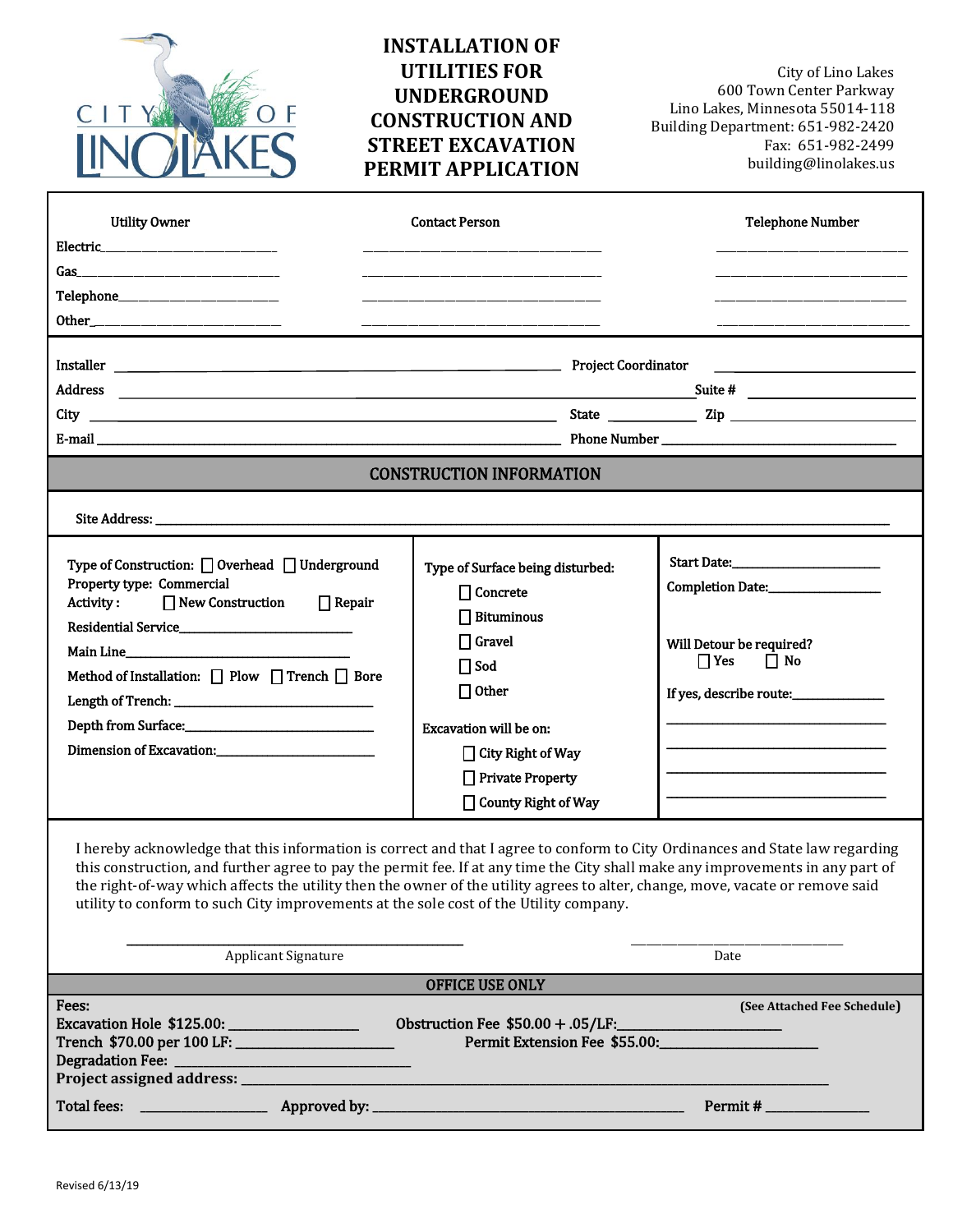## **FEE SCHEDULE INSTALLATION OF UTILITIES FOR UNDERGROUND CONSTRUCTION AND STREET EXCAVATION**

## **Excavation Permit Fees**

Hole (includes administration, plan review, inspection, testing and mapping)...………….. \$125.00 Trench (includes administration, plan review, inspection, testing & mapping).....\$70.00 per 100 lineal feet plus hole fee

**Obstruction Permit Fee** (includes administration, recording, review & inspection)…\$50.00 plus \$.05 per lineal foot

**Permit Extension Fee** (includes administration, recording & review)………………..….…………\$55.00

**Delay Penalty** …………………………………………………………………………….…………. \$60.00 for up to three days of non-completion and non-prior notice before specified date. After three days an additional charter of \$10.00 per day will be levied.

## **Degradation Fee Formula**:

This formula covers degradation for depreciation caused by intrusion into the right-of-way. The depreciation applies to the original surface of the right-of-way and to the overlays and seal-coats applied to the surface. The formula includes life expectancy schedules for each and has an estimated cost per square yard based on the quality of the right-of-way surface required for different levels of traffic. This formula creates a degradation fee which is determined by the cost per square yard for street, overlay, and seal-coat, multiplied by the depreciation schedule, multiplied by the area of the street patch.

Degradation Fee: (cost per square yard for street overlay, and seal-coat x depreciation schedule rates) x area of street patch = degradation fee.